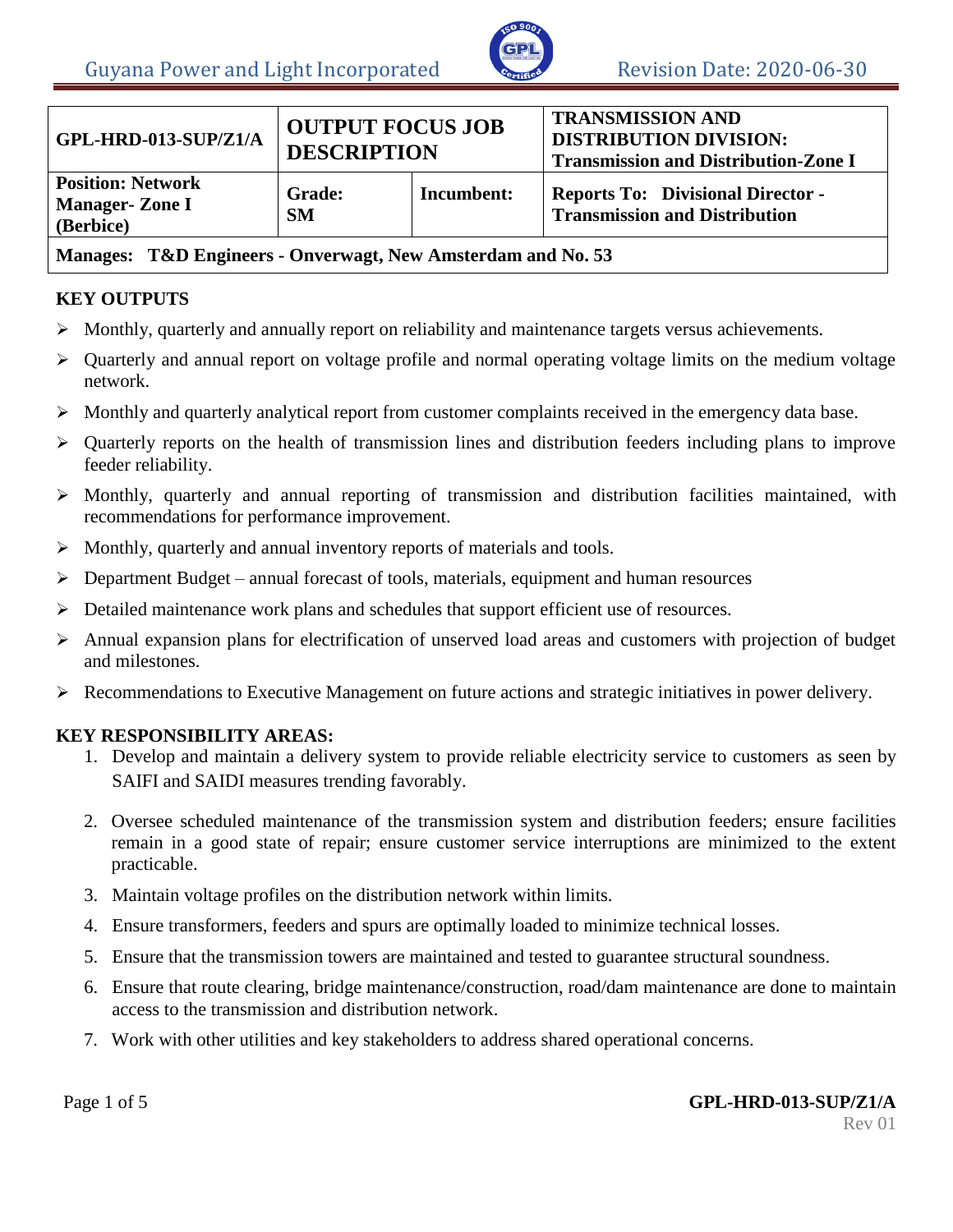- 8. Ensure that damaged network assets are replaced or repaired promptly by the application of standard practices for workmanship.
- 9. Oversees response to emergency outages, ensures that network assets are replaced or repaired expeditiously and within standard practices for workmanship, to restore customer service with minimal delay.
- 10. Prioritize workload, oversee development of work plans and schedules and ensure efficient allocation of resources for maintenance of transmission lines, distribution feeders and secondary networks.
- 11. Promote safe work practices and proper use of safety gear and equipment. Maintain department compliance with all safety regulations and policies.
- 12. Evaluate technical and cost options for the purchase of materials, equipment and services for the delivery of power. Oversee procurement of supplies and equipment for the department.
- 13. Develop department budgets that are aligned with the Corporate Strategic Plan and corporate goals and objectives. Ensure work plans support the budget.
- 14. Establish highly effective relationships that advance business goals and objectives with Executives, Managers, employees, contractors, and customers. Manages barriers that hamper inter- and intradepartment communications.
- 15. Ensure that maintenance work done as well as the installation, failure and replacement dates of major components are properly recorded.
- 16. Keep abreast of the state of the power distribution and transmission art and emerging technologies as they relate to designs, structures and configurations, methods, practices, tools, and safety.
- 17. Ensure that operations and other activities within the department are in conformity with ISO standards and with the company's documented procedures; facilitate process improvements as needed.
- 18. Execute electrification projects that are authorized and handed to the department by Executive Management or the Design and System Planning Department.
- 19. Oversee and certify electrification projects from the Design and System Planning Department, for private or government sponsored housing developments.
- 20. Inform Executive Management on all major developments and where appropriate, any emerging crises on the network.
- 21. Keep track of significant operational risks within the department, to ensure that they are assessed and that suitable responses are put in place.
- 22. Work with Area Engineers to detect sources of losses within the region(s) and apply suitable counter measures or recommend such measures to Executive Management.
- 23. Administer the Performance Management System within the department to evaluate performance and enhance the development of each employee. Conduct continuous assessment and monitoring of staff work performance and take steps to correct poor work performance.
- 24. Investigate safety and health infractions and prepare written reports.
- 25. Determine the specification for the require spares, equipment and supplies to maintain the system and to participate in the evaluation of the bids to determine the best suppliers.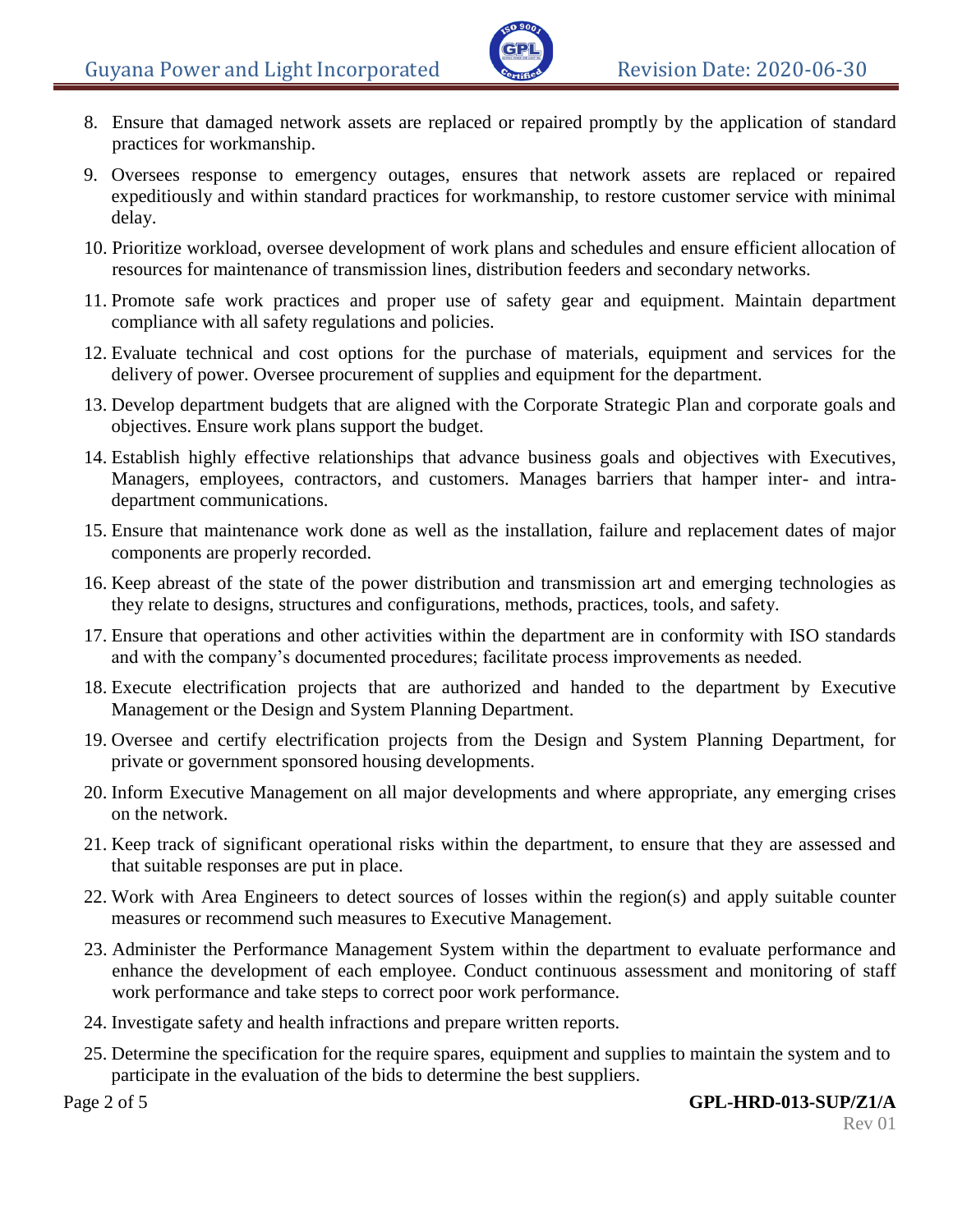26. Perform any other duties that may be assign to you within the scope of your employment by a duly authorized officer.

# **Required Competencies:**

| <b>Core/Leadership</b>                                 | <b>Skill Level &amp;</b><br><b>Importance</b> |   | <b>Description/Behaviours</b>                                                                                                                                                                                                                                                                                                                                                                                                                                                                                                                                               |  |
|--------------------------------------------------------|-----------------------------------------------|---|-----------------------------------------------------------------------------------------------------------------------------------------------------------------------------------------------------------------------------------------------------------------------------------------------------------------------------------------------------------------------------------------------------------------------------------------------------------------------------------------------------------------------------------------------------------------------------|--|
| Adaptability &<br>Managing Change                      | 3                                             | H | Recognizes how prior knowledge and skills apply to<br>٠<br>complex or new circumstances.<br>Develops innovative ways of applying technical/<br>٠<br>professional knowledge to handle new challenges.<br>Demonstrates commitment to continuous learning and<br>٠<br>growth to develop knowledge and expertise.                                                                                                                                                                                                                                                               |  |
| Decision-Making /<br>Analysis &<br>Problem Solving     | 3                                             | H | Makes complex decisions for which there are no set<br>$\bullet$<br>procedures.<br>Develops innovative solutions that address the root cause<br>$\bullet$<br>of the problem and prevent recurrence.<br>Aligns decisions with organizational goals, direction,<br>ethics and values.<br>Anticipates obstacles and thinks ahead about steps.<br>٠<br>Makes sound business decisions when faced with complex<br>$\bullet$<br>and contradictory alternatives<br>Defines, communicates and consistently exemplifies the<br>$\bullet$<br>organization's values & ethics.           |  |
| Financial<br>Responsibility &<br><b>Value Creation</b> | 3                                             | H | Applies sound principles of financial and business<br>$\bullet$<br>management to identify and quantify potential risks and<br>returns of options being evaluated.<br>Understands and communicates the implications of<br>$\bullet$<br>business decisions on the "bottom line".<br>Develops accurate financial plans and budgets.<br>Uses business case analysis models to evaluate<br>$\bullet$<br>alternatives.<br>Relates plans and estimates to operating and capital<br>$\bullet$<br>budget.<br>Regularly evaluates work unit efficiency using financial<br>indicators. |  |
| <b>Safety Focus</b>                                    | 3                                             | H | Serves as a model of safe behaviour.<br>$\bullet$<br>Continuously builds awareness and understanding of<br>$\bullet$<br>safety issues.<br>Recommends and or improves occupational safety and<br>$\bullet$<br>health procedures to protect and maintain workers'<br>physical and mental health.                                                                                                                                                                                                                                                                              |  |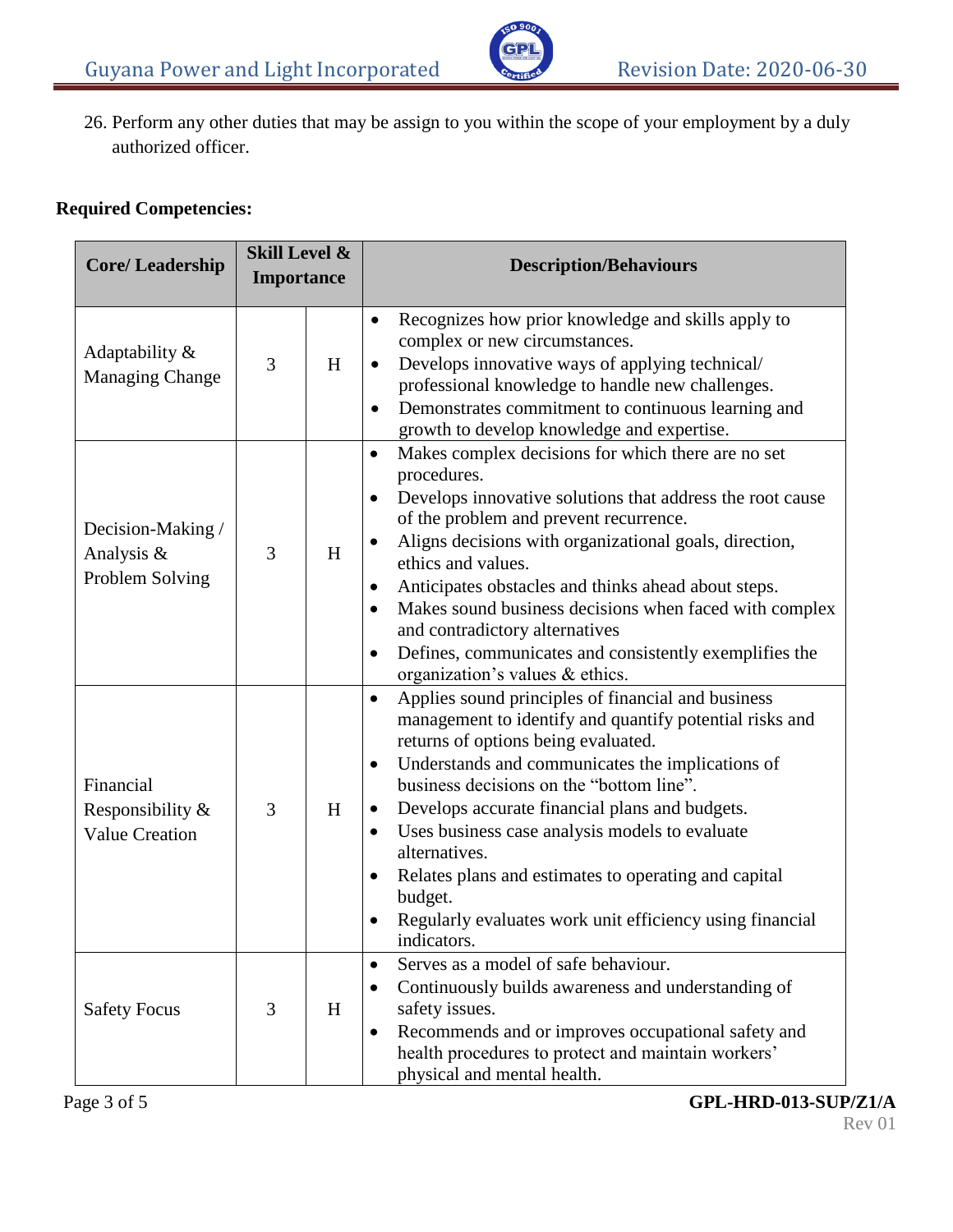

|                                       |   |   | Demonstrates and explains safety equipment and /or<br>٠                  |
|---------------------------------------|---|---|--------------------------------------------------------------------------|
|                                       |   |   | procedures.                                                              |
|                                       |   |   | Confronts others about safety concerns and/or violations.                |
| Teamwork<br>Oriented                  | 3 | H | Proactively solicits ideas and opinions and shares<br>٠                  |
|                                       |   |   | information and learning with others.                                    |
|                                       |   |   | Addresses conflicts or issues within the team in a positive<br>$\bullet$ |
|                                       |   |   | and open manner.                                                         |
|                                       |   |   | Provides clear feedback to team members.<br>$\bullet$                    |
|                                       |   |   | Uses understanding of different interests and agendas to<br>$\bullet$    |
|                                       |   |   | achieve positive outcomes.                                               |
|                                       |   |   | Engages others in collaborative problem solving,<br>$\bullet$            |
|                                       |   |   | encouraging them to share their ideas and opinions.                      |
|                                       |   |   | Is open, sincere, and empathetic in dealing with all<br>٠                |
|                                       |   |   | individuals and in all circumstances.                                    |
|                                       |   |   | Sets a strong example through own behaviour.<br>$\bullet$                |
| Leading And<br><b>Managing People</b> |   |   | Encourages an environment that fosters mutual support.<br>٠              |
|                                       |   |   | Gives specific feedback and expresses expectations for<br>$\bullet$      |
|                                       |   |   | future performance.                                                      |
|                                       | 3 | H | Encourages and acts upon feedback to self.<br>$\bullet$                  |
|                                       |   |   | Provides guidance, counsel, direction, and assistance to<br>٠            |
|                                       |   |   | employees.                                                               |
|                                       |   |   | Provides challenging assignments and specific<br>$\bullet$               |
|                                       |   |   | opportunities to broaden employees' skills and                           |
|                                       |   |   | experiences.                                                             |

# **Technical/ Functional Competencies:**

| <b>Technical/Functional</b>                                                                                                                                                                 | <b>Skill Level</b><br>B, W, A, E |
|---------------------------------------------------------------------------------------------------------------------------------------------------------------------------------------------|----------------------------------|
| Effective and persuasive leadership style; comfortable at all levels<br>of an organization. Demonstrated ability to work effectively with<br>team/work groups to accomplish goals           | A                                |
| Be conversant with the Policies and Code of Practice,<br>Occupational Safety Health and Environmental Practices                                                                             | A                                |
| Excellent analytic skills and the ability to systematically identify<br>appropriate research methodologies for addressing key issues to<br>ensure results support informed decision making. | A                                |
| <b>Reporting and Presentation Skills</b>                                                                                                                                                    | W                                |
| Proficient with Microsoft Office Suite or related software.                                                                                                                                 | W                                |
| Life Cycle Cost Application                                                                                                                                                                 | W                                |